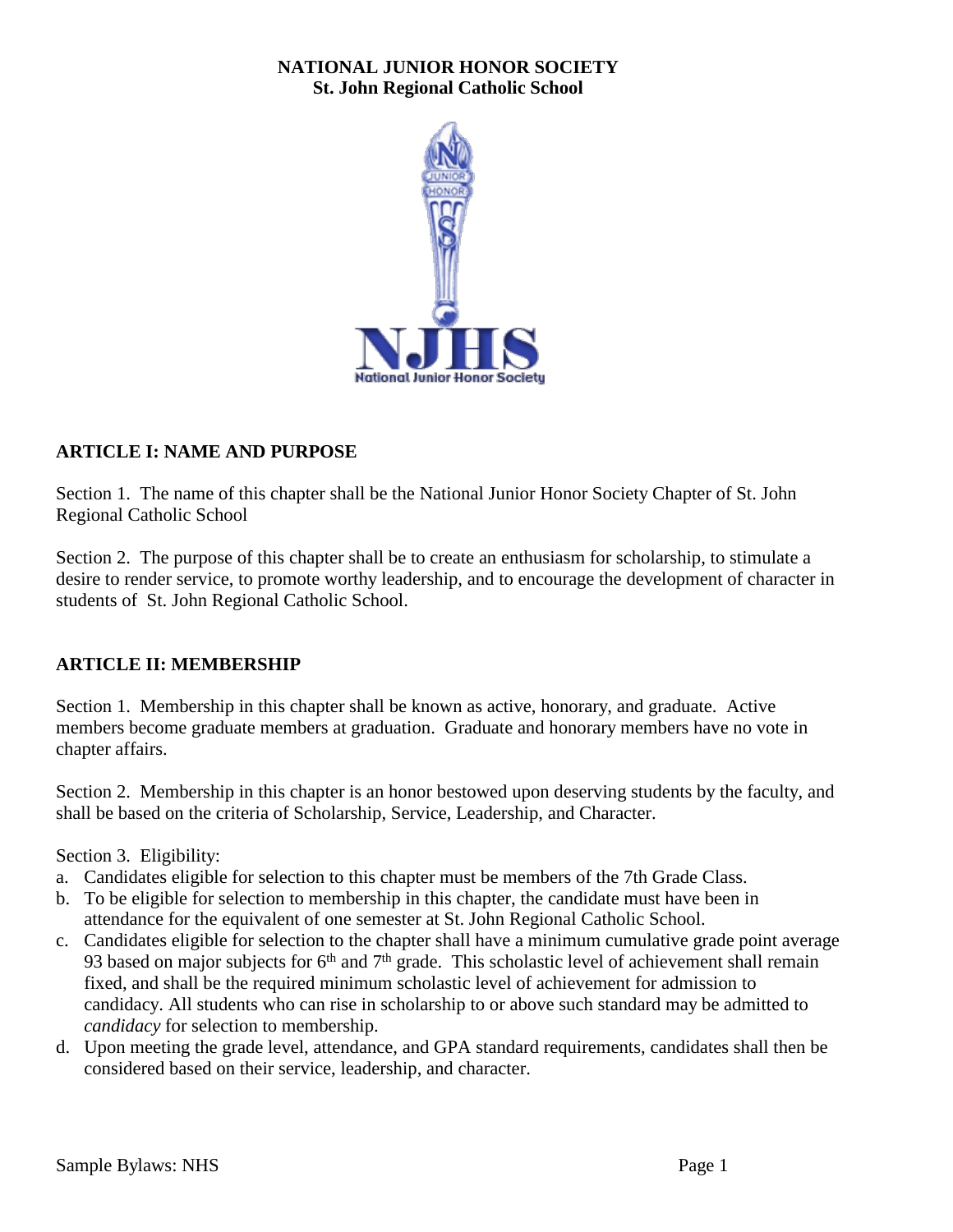# **ARTICLE III: SELECTION OF MEMBERS**

Section 1. The selection of members to this chapter shall be by a majority vote of the Faculty Council consisting of five faculty members appointed by the principal. The chapter adviser/advisers shall be the sixth, non-voting, ex-officio member of the Faculty Council. Prior to notification of any candidates, the chapter adviser shall review with the principal the results of the Faculty Council's deliberations.

Section 2. Prior to selection, the following shall occur:

a. Students' academic records shall be reviewed to determine scholastic eligibility.

b. Students who are eligible scholastically ("candidates") shall be notified and asked to complete and submit the Candidate Form for further consideration for selection.

c. The faculty shall be requested to evaluate candidates determined to be scholastically eligible using the official evaluation form provided by the chapter adviser.

d. The Faculty Council shall review the Candidate Form, student written essay, disciplinary records, and faculty evaluations (if needed) in order to determine membership.

Section 3. The selection of new, active members shall be held once a year during the third trimester of the school year.

Section 4. Candidates become members when inducted at a special ceremony.

Section 5. An active member of the National Junior Honor Society who transfers from this school will be given a letter indicating the status of his/her membership and signed by the Principal.

Section 6. An active member of the National Junior Honor Society who transfers to this school will be *automatically* accepted for membership in this chapter. The Faculty Council shall grant to the transferring member one semester to attain the membership requirements and, thereafter, this member must maintain those requirements for this chapter in order to retain his/her membership.

# **ARTICLE IV: DISCIPLINE and DISMISSAL**

Section 1. Any member who falls below the standards of scholarship, leadership, character, or service may be dismissed from the SJRCS Chpater of the National Junior Honor Society. A member of the National Junior Honor Society is expected to maintain his/her academic standing and take an active role in service and leadership to his/her school and community.

Section 2. If a member's cumulative grade point average falls below the standard in effect when he/she was selected (93 cumulative average) he /she will be given a written warning and a time period for improvement. If the cumulative grade point average remains below standard at the end of the warning period the student will be subject to further disciplinary action by the Faculty Council that may include dismissal from the chapter.

Section 3. Violation of the law or school regulations can result in dismissal of a member. These violations include, but are not limited to, disciplinary policies as outlined in the Parent/Student Handbook.

Section 4. Offenders of the school conduct code as outlined in the Parent/Student Handbook (such as use of profanity, failure to comply, cheating, unexcused absence, excessive tardiness, etc.) will receive written warning notification. A conference may be requested by either party (Faculty Council or student/parent). If the member is involved in another violation of the school conduct code, the member may be dismissed.

Sample Bylaws: NHS Page 2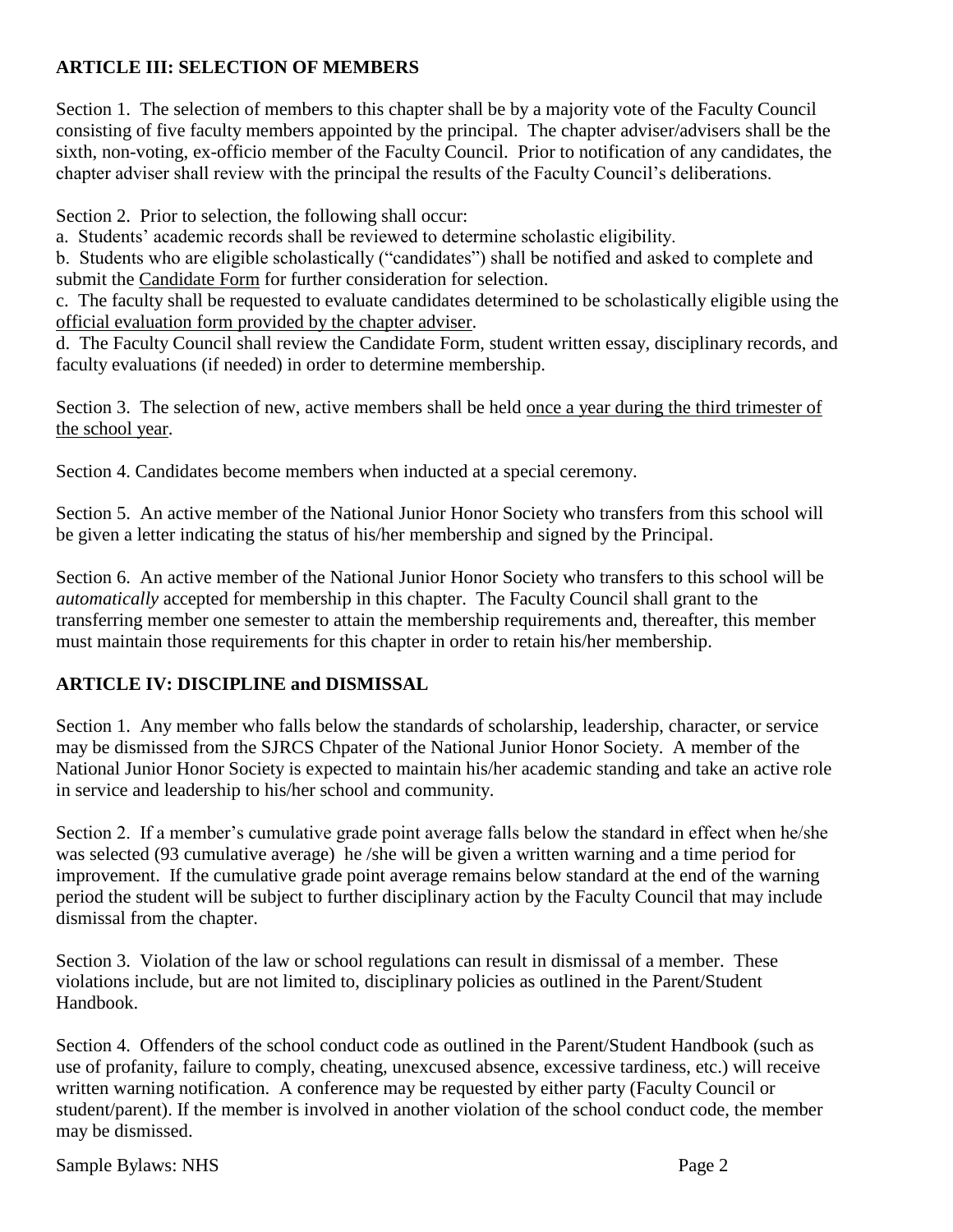Section 5. In all cases of pending dismissal:

a. The member will receive written notification indicating the reason for possible dismissal from the adviser/Faculty Council. The member and adviser will discuss the written notification in a conference. Situations that involve flagrant violations of school rules or the law can warrant disciplinary action without a written warning although a hearing must still be held (see below).

b. The member will be given the opportunity to respond to the charge against him/her at a hearing before the Faculty Council prior to the vote on dismissal (in accordance with due process identified in **Article X** of the National Constitution). The member has the opportunity to present his/her defense either in person or in writing. [Note: This is the member's choice. Chapters may not deny the right to appear in person.] The Faculty Council will then vote on whether to dismiss. A majority vote of the Faculty Council is needed to dismiss any member.

c. The results of the Faculty Council vote will be reviewed by the principal, and then if confirmed, expressed in a letter sent to the student, parents, and principal. Dismissed members must surrender any membership emblems to the adviser.

d. The Faculty Council's decision may be appealed to the building principal and afterwards through the school district discipline policy.

e. When a student is dismissed or resigns, he/she is no longer a member and may never again be considered for membership in the National Honor Society.

Section 6. In lieu of dismissal, the Faculty Council may impose disciplinary sanctions upon a member as deemed appropriate.

## **ARTICLE V: OFFICERS**

Section 1. The officers of the chapter shall be president, vice president, secretary, and treasurer.

Section 2. Student officers shall be elected at the May meeting of each school year. All returning active members in good standing are eligible to run for a position as an officer. All active members of the chapter are eligible to vote.

Section 3. A majority vote shall be necessary to elect any officer of this chapter. If the first vote does not yield a majority, a second vote shall be taken of the two candidates receiving the highest number of votes.

Section 4. It shall be the duty of the president to preside at the meetings for this chapter.

Section 5. The vice-president shall preside in the absence of the president and shall also keep a record of members' contributions to leadership and service.

Section 6. The secretary shall keep the minutes of meetings and be responsible for all official chapter correspondence.

Section 7. The treasurer shall keep the record of chapter expenses, dues, and all other financial transactions of the chapter

#### ARTICLE VI: EXECUTIVE COMMITTEE

Section 1. The executive committee shall consist of the faculty adviser and the chapter officers.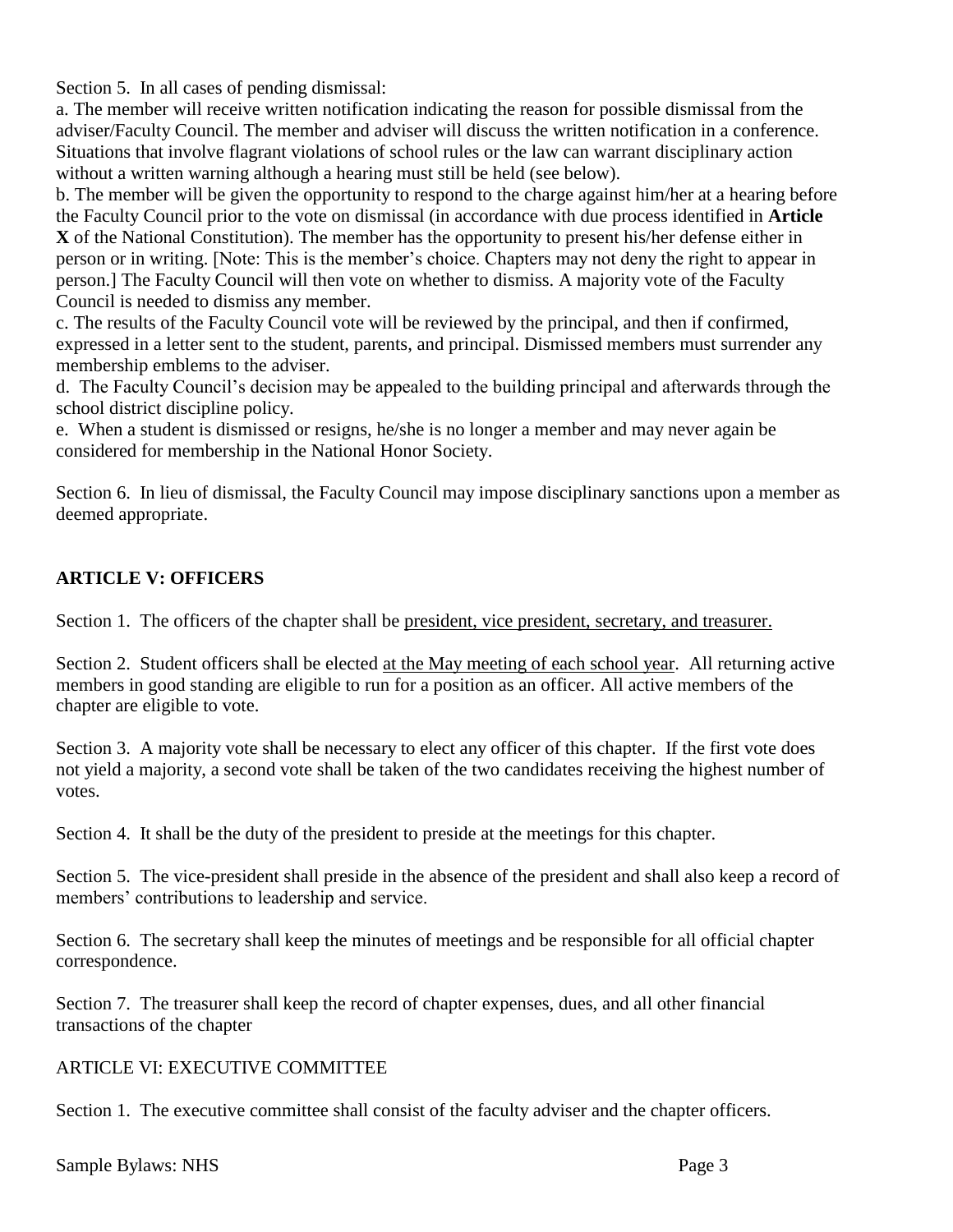Section 2. The executive committee shall have general charge of the meetings and the business of the chapter, but any action by the executive committee is subject to the review of the chapter members.

## **ARTICLE VII: MEETINGS**

Section 1. Meetings of this chapter shall be \_\_\_\_\_\_\_\_\_\_\_\_\_\_\_\_\_\_\_\_\_\_\_\_\_\_\_\_ (e.g., monthly, weekly, etc.).

Section 2. This chapter shall conduct its meetings according to *Robert's Rules of Order*.

Section 3. All chapter members are expected to attend all regularly-scheduled chapter meetings.

# **ARTICLE VIII: ACTIVITIES**

Section 1. The chapter shall determine one or more service projects for each year.

Section 2. All members shall regularly participate in these projects.

Section 3. These projects shall have the following characteristics: fulfill a need within the school or community, have the support of the administration and the faculty, be appropriate and educationally defensible, and be well-planned, organized, and executed.

Section 4. Each member shall have the responsibility for choosing and participating in an individual service project which reflects his or her particular talents and interests and as approved by the chapter adviser. This is in addition to the chapter projects to which all members contribute.

Section 5. The chapter shall publicize its projects in a positive manner.

# **ARTICLE IX: EMBLEM**

Section 1. Each member of this chapter who is in good standing with regard to the membership standards and member obligations shall have the privilege of wearing the emblem adopted by the National Junior Honor Society.

Section 2. Any member who withdraws, resigns, or is dismissed from the chapter shall return the emblem to the chapter.

Section 3. Chapter members who are  $8<sup>th</sup>$  graders in good standing shall be granted the privilege of wearing the honor cords at graduation.

#### **ARTICLE X: DUES (optional)**

Section 1. Annual dues for this chapter shall be \_\_\_\_\_\_\_\_\_\_\_\_\_\_\_\_\_\_.

Section 2. Dues will be payable to the chapter treasurer within 30 days of induction.